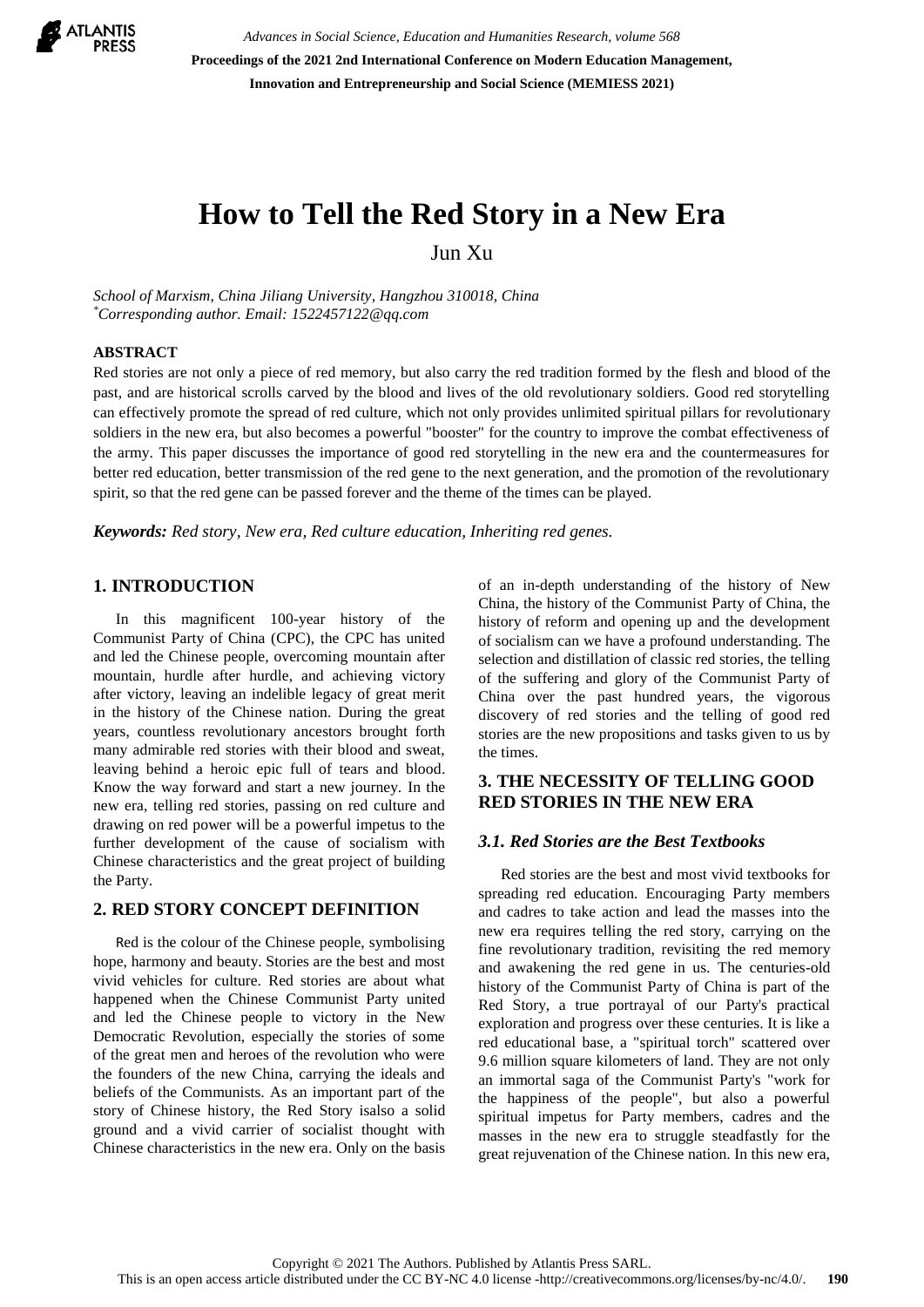we need to give full play to the textbook role of the red story, to tell it well and to receive red education. We will continue to strengthen the joy of the Communist Party members to "worry about the world first, then worry about the world", which is deeply rooted in our hearts, and enhance our self-confidence to achieve the prosperity of our country. Prosperity and prosperity.

# *3.2. Red Stories are the Best Nourishment*

Telling the red story in the new era can play its role as a nourishing agent, and if we want to remain true to our roots in the face of such intricacies, we must remember where and how the red regime came from. No matter how far we go, we must never forget the way we came. By looking back at the road we have travelled, we can become more acutely aware of how difficult it was to achieve the Red Regime, how hard it was for New China to come about and how hard it was for socialism with Chinese characteristics to come about. In this new era of telling the red story, playing its role as a nourishing agent and receiving "red education", we should always remember the great sacrifices made by the revolutionary martyrs for the national independence and liberation of the people in the earthquake zone, and the immortal achievements left by the revolutionary martyrs for the construction of new China, and strive to learn from the deeds of the revolutionary martyrs and the examples of the times, and Moving on. Red stories not only record a rich history and vivid deeds, but also leave behind a wealth of incomparable spiritual wealth [4]. These red spirits have the power of the times to transcend time and space, to stir the hearts and minds of people, and to inspire and strengthen. Red stories are the best nourishment, and it is important to inherit and carry forward the fine traditions that have coalesced in the practice of struggle and construction, to realia the resonance of red resources and the spirit of the times, and to make unremitting efforts to realia the goal of a modern socialist power.

## *3.3. Red Stories are the Best Inspiring Pieces*

In the nearly 100-year history of the Chinese revolutionary struggle, the Communist Party of China has never forgotten its original intention and mission, and has led the Chinese people in their tireless struggle for national prosperity and people's happiness, writing great works and moving chapters. At the starting point of the new era, we are telling the red story, receiving red education and using red memorials and red museums as "inspirational classrooms" to practise revolutionary traditions, patriotism and ideals and beliefs. Education, making full use of the charm of the red story, inspires party members and cadres and the people to take up their role in the new era. Standing at the starting point of the new era of red inspiration education, we must firmly uphold the concept of "people-oriented" development,

adhere to the goal of a better life for the people, sincerely serve the people, recitalist the Chinese nation and seek happiness for the Chinese people. This requires that the people's support or disapproval, approval or disapproval, delight or displeasure, and agreement or disapproval be used as the passing line for evaluating whether our work is on target, and that we strive to address the most direct and realistic interests of the people, so that all Chinese people can live together in harmony. In the historical process of the great national renaissance, the Chinese people can enjoy happiness and glory together.

The "red bases" are the essence of the Chinese revolution, and the "red stories" are a recreation of the Chinese revolution. When Party members and cadres receive "red education", they must truly absorb the nourishment of the Party, "nourish the soul, create the soul", replenish the "calcium" of ideals and beliefs, remember the original desire We must also remember our mission and always stand up for the people.

# **4. SOME STRATEGIES TO TELL GOOD RED STORIES IN THE NEW ERA**

## *4.1. Transfering Knowledge*

Red resources are the carriers of the red gene. Every red site or place is a valuable red resource. In this new era, we must make full use of these resources to build, manage and use these red relics and revolutionary sites so that they can become classrooms and teaching materials for telling the red story.

When General Secretary Xi Jigging conducted visits and research in various places, he would first visit local revolutionary memorials and meticulously observe the exhibits on display, and repeatedly pointed out that the revolutionary memorials and exhibits on display carry the most important red gene and incomparable spiritual value. We should make full use of exhibitions to tell the red story, using historical photos, paintings, sculptures and multimedia interactive scenes to tell the red story, so that the red spirit is neutralism in the exhibits, moved in the exhibitions and brought to life in the participatory experience [4].

General Secretary Xi Jigging has always been very concerned about issues related to revolutionary cultural relics. He stressed, "Let cultural relics speak, tell people the wisdom of history, and inspire our national pride and self-confidence." Most revolutionary cultural relics have weeping stories and present the revolutionary spirit that has shone through the ages. In this new era, we must make good use of revolutionary relics to impart knowledge and inspire patriotism among the people.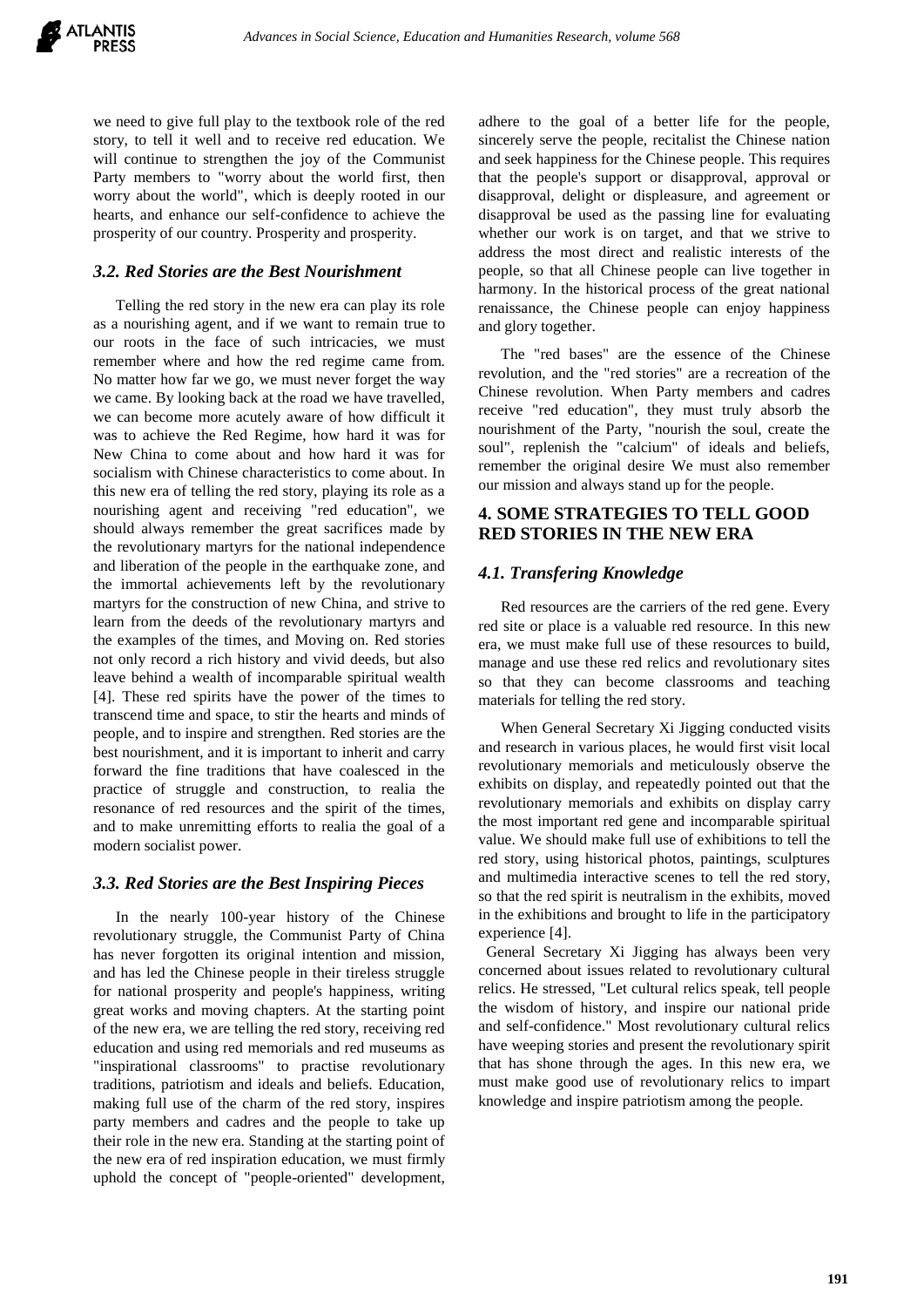

#### *4.2. Stimulating Emotions*

In order to be able to educate people through red storytelling, it is necessary to use a method that touches the emotions, i.e. stimulates them. Storytelling must borrow things to express emotions and move people. "Nothing touches the heart like emotion." How to tell a dusty story of bloody history in a vivid, interesting, intriguing and educational way requires that the narrator, when telling the story, has to incorporate emotions into the history and plot of the story in order to tell it sincerely, so that different audiences can feel the moving and inspiring spiritual power through these stories. It begins with a deep appreciation of the spiritual content of the story, a deep understanding of what is happening behind the scenes, and a grasp of the moving intentions, ideas and details of the story.

Technology is constantly developing and the times are advancing. In order to tell the red story better in the new era, we have to adopt expressions that are more acceptable to people, so that they can better understand and remember, and stimulate people's emotions to achieve the effect of diving into the night with the wind. Things are silent. Telling the red story should be combined with the characteristics of the times, constantly innovate, actively promote the integration of red culture into ecological culture, historical culture and folk culture, effectively integrate the red gene into the whole process of communication, learn from the world to learn popular elements, integrate into the times and make more contributions. At the same time, it is important to constantly innovate the concept of work and adopt new forms, methods and approaches such as Jitterbug, Weirdo, We Chat and live streaming in order to improve the dissemination, guidance and influence as well as and the infectious power of red stories. Good red literature is sure to bring rich nourishment of emotions, good moral education and correct guidance of values, set the spiritual high ground and work together to catch up and surpass, and contribute to the overall building of a modern socialist country.

## *4.3. Strong Will*

General Secretary Xi Jigging once affectionately said during a survey in Hangzhou: "I am here today, and I have been educated. As a member of the Communist Party and a responsible cadre of the Communist Party, I must continue to be educated, baptized and constantly educated. Be inspired and perform my duties well." The hard work and solemn commitment of the Communist Party of China has provided endless energy to advance the cause of the Party and the people and to realia the Chinese dream of the great rejuvenation of the Chinese nation. Telling a good red story can fill the "calcium" and "soul" of party members and cadres in the new era. In today's socialist market economy, some party members and cadres have lost their ideals and beliefs and have a weak sense of purpose. How party members and cadres can maintain their advanced purity and strong will and not be eroded by wrong ideas and backward consciousness is deeply related to the survival of the party. Through red education and red storytelling, it is conducive to guiding the majority of party members and cadres to firm up their original mission, trace the red memory, vigorously transmit the red gene, and carry forward the glorious tradition and fine style of the party; it can help the majority of party members and cadres to feel sublime from the revolutionary tradition and draw strength from the red gene, so as to consciously sublimate the spiritual realm, stimulate the pursuit of values, and perpetuate the party's advancement and purity.

A nation that forgets its heroes has no soul, and a nation that does not understand history has no roots. Telling the red story well requires us to establish a strong will, which is the most valuable spiritual asset for the continuation of the glory and the future. A strong will and adherence to the right values will not lead to a loss of direction.

## *4.4. Strong Conviction*

In this new era we must create a good educational atmosphere in society, schools and families and be the people who water and cultivate the soil for children so that they can understand why the national flag, the party flag and the red scarf are flown on their chests and why these have been so red since childhood and tell them more about the country and the stories of its development, the stories of revolutionary ancestors, heroes and The stories of scientists helped them to develop a correct outlook on life and values, to fasten the first buttons of life, to enable them to sow the seeds of patriotism and love for the Party, and to enable their young hearts to develop a patriotic heart and strong beliefs.

"The ideal belief is the communist spiritual 'calcium', no ideal belief, ideal belief is not firm, the spirit will be 'lack of calcium', will get 'cartilage disease '." These words of Xi Jigging vividly reveal that the main reason why the Chinese Communist Party has united and led its people to one major victory after another is that the Communists have unnervingly made the communist ideal their lifelong pursuit and mission. Telling the "red story" is to show the revolutionary spirit through these real historical events, so that contemporary university students can feel the powerful power of ideals and beliefs inspired by the revolutionary spirit, and firmly internal the value of socialism with Chinese characteristics as an internal motivation on the road to self-fulfilment. In the new situation, in the face of the impact of pluralistic values in the context of globalization, the challenge of the ideology of Western